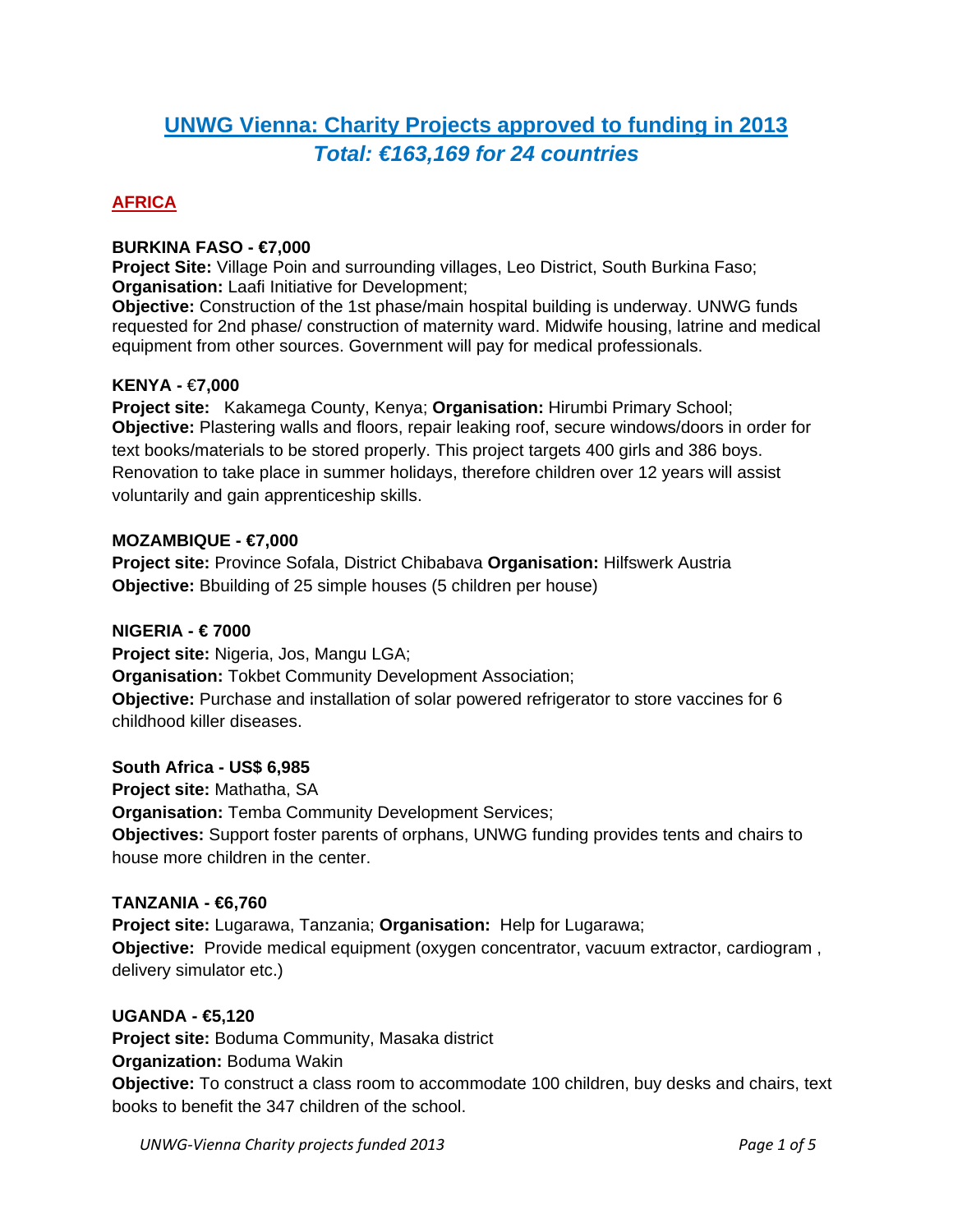## **ASIA**

## **CHINA - US\$9,300**

**Project site:** China, Yunnan Province, Wenshan Prefecture, Malipo County, Majie. **Organisation:** VIC Chinese Cultural Association;

**Objective:** Set up a library in Dawazi Elelmentary School in Yunnan Province in China. This is a remote area with a poor population. The money would go to purchase of 1000 books, finishing work of the library, heating installation. The organization provided a list of the books they would buy in the Chinese version of the proposal.

## **INDIA - € 7,000**

**Project title:** Day Boarding Hostel for Girls and Additional Classrooms; **Project site:** India, West Bengal, South 24 Praganas, Kumarkholi **Organisation**: New Life Center School

**Objective**: Additional classrooms will be built to accommodate more students so that the girl students have a safe place to stay after school until their parents collect them.

## **NEPAL - €5,972**

**Project Site**: Nepal, Mustang, Lo-Manthang;

**Organisation:** Maha Karuna Awasiya Vidyalaya;

**Objective:** Buy bedding for 60 girls. This includes bunk beds, mattresses, blankets, pillows, bedcovers and ply-planks for beds. The school is located in a remote and poor area of Lo Manthang region. It would help poor girls who live in a remote area to have an education and therefore improve their chances of finding a job.

## **PHILIPPINES - €6,827**

**Project Site:** Philippines, Quezeno City

**Organisation:** Tahanan Sta Lousisa

**Objective:** Help to take physically and sexually abused girls off the streets by providing a place for them to stay and offering them medical care and art and music therapy.

## **SRI LANKA - US**\$**7,000**

**Project Site**: Sri Lanka, Kalawana; **Organisation:** Kekulu Pre-School **Objective:** Repair old school building and playground for preschool. Money will also be used to construct toilets and repair water pipe system.

## **LATIN AMERICA**

## **ARGENTINA- €7,000**

**Project site:** Salta, Argentina **Organisation:** Funndacion Escolares **Objective:** Provide equipment for a student hostel so that students from rural areas far away may attend the school.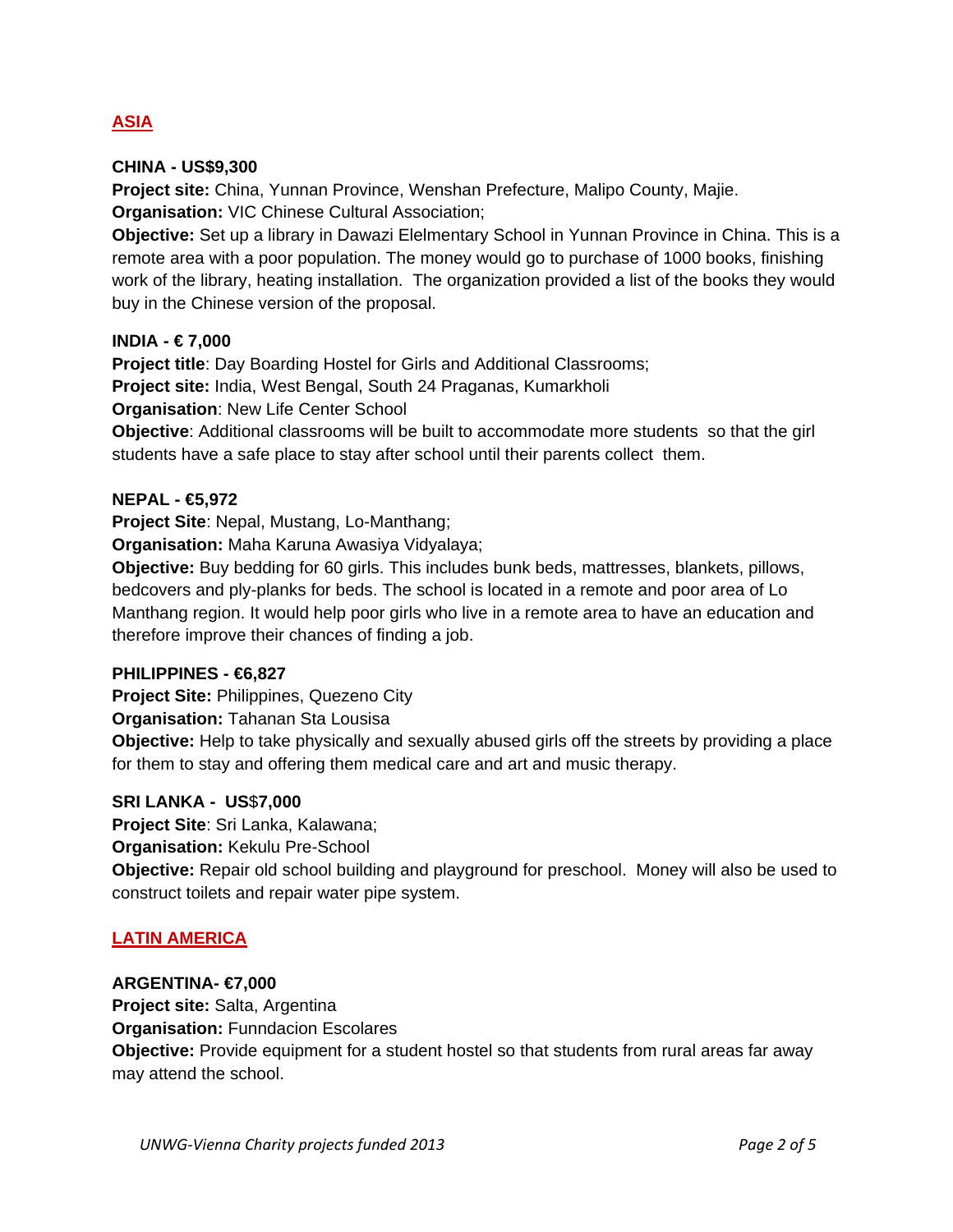## **ECUADOR- €7,000**

**Project site:** Ecuador, Quito **Organisation:** Fundacion Instituto De Paralisis Cerebral **Objective:** Repair and improve the home for children with cerebral palsy.

#### **PANAMA - US \$5,067**

**Project site:** Jardin Ciuad Las Mananitas, Panama **Organisation:** Asociacion del Colegio las Esclavas **Objective:** Provide for a Garden center, a Sports programme and a Music programme. This will increase participation in the center and expand current horizon of possibilities among the disadvantaged children who would otherwise end up on the street.

#### **PERU - €7,000**

**Project site:** Lima, Peru **Organisation:** Fundación para el Desarrollo Solidario **Objective:** To improve the quality of education for at least 150 boys, girls and adolescents in poverty in the southern sector of Metropolitan Lima by providing a School Leveling Program that

## **MIDDLE EAST & NORTHERN AFRICA**

#### **EGYPT - € 5,130**

**Project site: Egypt:** Obour, Banha, Maadi **Organisation: FACE for Children in Need Objective: "**FACE for children in need" manages orphanages for children 0-6 year old. The new orphanages will help the children above 6 years to stay in the same place instead of being moved to government run orphanages. UNWG money will provide electrical appliances to complete the facilities built by the government for the 6-12 years old.

#### **TUNISIA - €2150**

**Project site:** Gabes, Tunisia **Organisation:** Association la voix de lénfant a Gabes **Objective:** Establishment of a reception and orientation area to support the children and the mother at the Regional Hospital of Gabes which will facilitate out patients from remote areas to access medical help.

#### **YEMEN - €7000**

**Project site**: Yemen, Al-Mukla **Organization:** Yemen Foundation for Special Education and Autism **Objective**: The project will provide the necessary supplies (school desks, class boards) needed for the new branch of the center in Hadhramout for children with Autistics. At least 50 children will be accommodated.

#### **YEMEN - €7,000**

**Project site:** Sana'a

**Organisation:** Yemen Education & Relief Organisation

**Objective:** Provide vocational training material (mobile phone repairs, sewing and carpentry) for children from disadvantaged back ground. Some of the children are disabled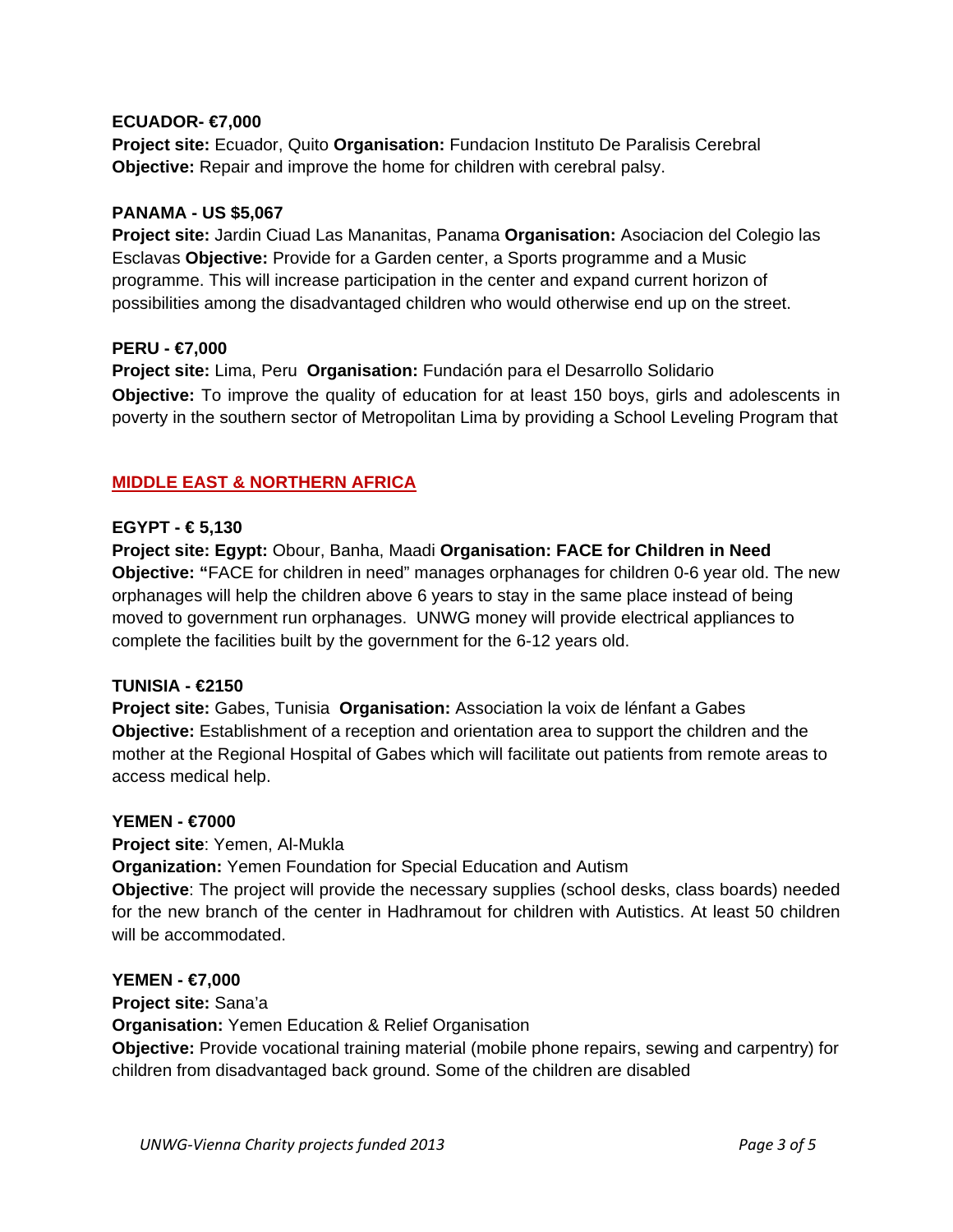## **EUROPE**

## **AUSTRIA - € 6,000**

**Project site**: Klosterneuburg, Austria **Organisation:** Kindersozialdienste and behindertenhilfe Klosterneuburg **Objective:** Renovate the playground for children with and without disability.

## **AUSTRIA - €6,597**

**Project site:** Vienna, Austria **Organisation:** Wiener Hilfswerk **Objective:** Furnish the new premises "Speilotheke" and "Aktionraum", programs for children with disabilities

## **BOSNIA-HERZEGOVINA - €4,595**

**Project site:** Maglal, Bosnia Herzegovina **Organisation:** USTANOVA

**Objective:** Improve the electrical system to provide heating system for the class rooms and to provide wheelchairs and orthopedic aid to facilitate the children's participation in various activities.

#### **UKRAINE - €7,000**

**Project site:** Drohobych, Ukraine

**Organisation:** Caritas Sambir-drohobych Diocese Ukrainian Greek Catholic Church **Objective:** Give the handicapped children a possibility to eat at Caritas, and in their free time to acquire skills to sustain themselves.

## **UN-COACTION**

## **UNICEF-BURUNDI: €6800**

**Project title:** Build one child friendly school **Description**: Build a block consisting of 3 rooms (2 class rooms, one room for teachers) toilets, rainwater harvesting facility, and playground. Number of children: 300

#### **UNICEF- SYRIA: € 6986**

**Project title**: Syria relief work/winter appeal **Description:** provide warm clothing to prevent winter related sickness among children. Number of children: 344

**NB: Due to foreign exchange variance and conversion, there may be slight variances in the amount approved, received and audited.**